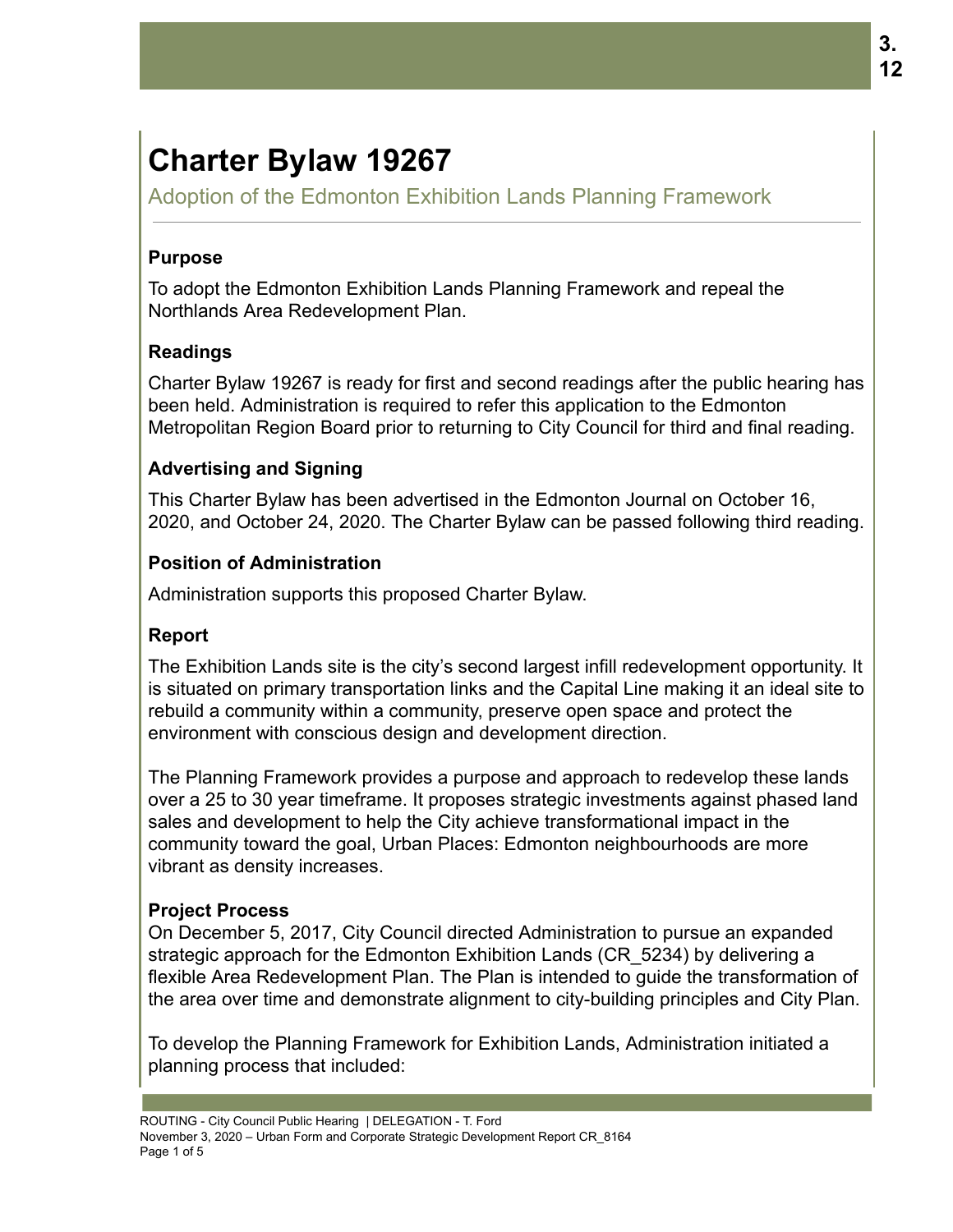- establishment of a set of Guiding Principles;
- an Ideas Generation Phase including the public call for ideas and proposal call to industry through a Request for Expressions Of Interest;
- a Due Diligence Phase where inputs from market analysis and engagement were integrated into four high level, variable investment and flexible land use concepts for mixed-use redevelopment;
- a Refinement Phase, to complete the plan and prepare policies and a development process for Exhibition Lands; and
- a Finalization Phase, to prepare the Planning Framework for Council's consideration at a Public Hearing.

#### **Development Concept**

Exhibition Lands provides the space for a vibrant new urban community to take form, harnessing the area's history of gathering, proximity to nature and transportation connections, creating new and exciting opportunities to live, work and play in the heart of northeast Edmonton.

The overarching theme for Exhibition Lands is "connections". Key elements include concentrating development around two walkable mixed-use transit villages and the introduction of a unique cluster of employment and civic/education opportunities (sometimes referred to as anchors) along the eastern portion of the site. EXPO Centre remains as a valued component of the vibrant new mixed-use community and serves local and regional visitors. The mixed-use villages, anchors and EXPO Centre will provide mutual benefit as the new community will supply the local population to support the anchors and while the anchors will provide an amenity attracting people to the neighbourhood.

At the heart of the concept sits an improved and expanded Borden Park. As the centerpiece of the redevelopment, the park will serve the community, and will also act as a regional draw with capacity to continue hosting cultural celebrations and trade shows.

To catalyze redevelopment to meet Council's goals and to achieve the purpose in the Planning Framework, various infrastructure investments are proposed, including:

- construction of a new LRT station south of EXPO Centre to increase the private development potential in the southwest;
- relocation of the existing Coliseum LRT Station north to improve access and support private development on the northern portion of the site;
- transformation of Wayne Gretzky Drive from a decoupled arterial road to an urban boulevard;
- re-establishment of road access at 115 Avenue across the LRT right-of-way;
- creation of grade-level roadway and sidewalk crossing at 120 Avenue across the LRT tracks and Wayne Gretzky Drive;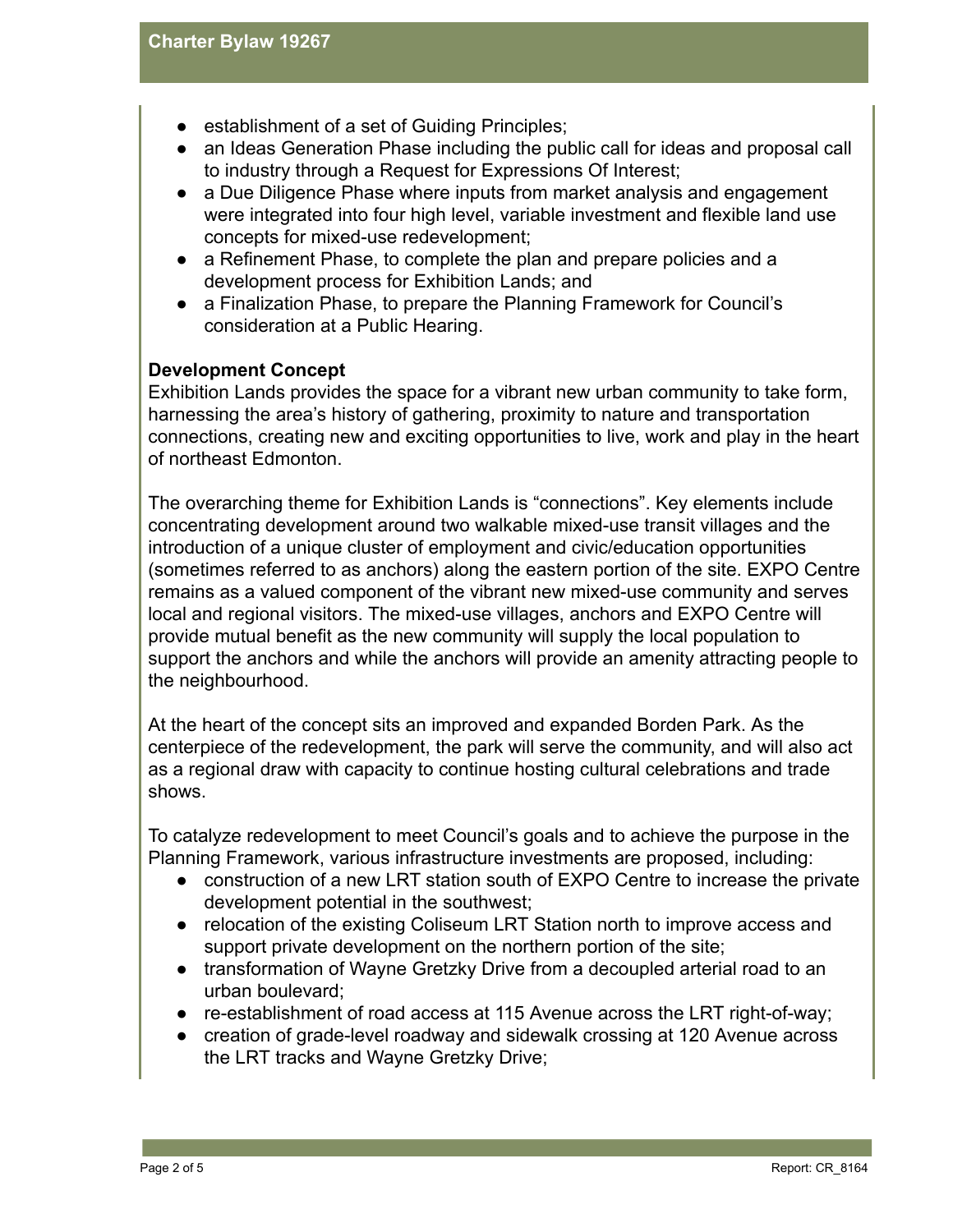- creation of internal and local connections that prioritize active modes of transportation and transit;
- improvement of connections to the river valley and adjacent communities;
- introduction of new amenities in EXPO Centre, where appropriate, to encourage more everyday use; and
- relocation of the planned Light Rail Vehicle cleaning and storage facility from Cromdale Yard to a site adjacent to Wally Footz Field.

To inform the Planning Framework, a number of technical reports were prepared to evaluate development scenarios. These include: Issues and Opportunities Brief, Existing Mobility Conditions Summary, Economic Analysis, Historical Report, Phase I and II Environmental Site Assessments, Neighbourhood Design Report (Drainage Servicing), and Hydraulic Network Analysis (Water Servicing).

The Planning Framework is based on an approach to position land for achieving public and private investment results while providing for substantial flexibility in site configuration, form and development mix. This allows the development to adjust to changing market trends and demand over time. The result will be an exciting, redeveloped urban place that provides space for economic prosperity, enhances the use of public transit and transportation choice, ensures financial and environmental resilience and improves neighbourhood health and liveability. A development summary is provided as Attachment 2.

## **Policy**

The Planning Framework guides Land Use, Mobility, and Open Space policies for Exhibition Lands that are aligned to the project's Guiding Principles. The Guiding Principles reflect the ConnectEdmonton goals of Healthy City, Urban Places, Regional Prosperity, and Climate Resilience.

Land Use policy sets the stage for achieving the Exhibition Lands development concept. Land Use objectives include:

- developing compact, mixed use transit villages that foster healthy, sustainable, urban communities;
- leveraging investment in transit infrastructure by supporting higher densities of housing and employment uses adjacent to LRT stations;
- providing a range of housing tenure and unit types to meet the diverse needs of Edmontonians;
- providing opportunity for the development of institutional and employment uses that will serve to diversify Edmonton's economy;
- integrating the function of the EXPO Centre through development of complementary uses and amenities; and
- ensuring that the expansion of institutional uses is integrated with new civic uses.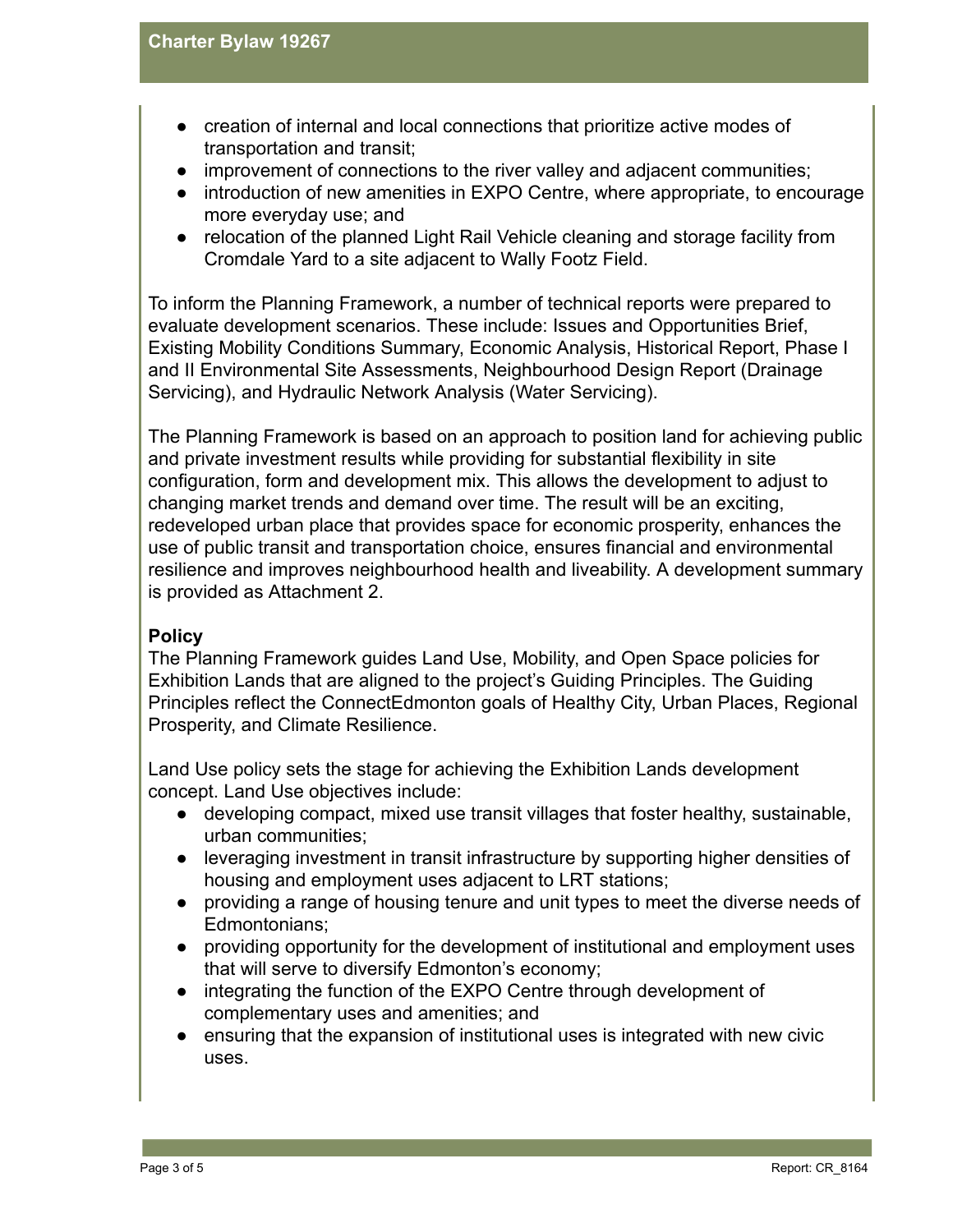Mobility refers to how people navigate into, through, and out of the Exhibition Lands. The proposed mobility network prioritizes transit and active transportation modes by establishing two new LRT stations and a fine-grained network of streets, alleys, and shared use pathways. Objectives include:

- connecting the Exhibition Lands to surrounding communities through new and improved streets, pathways, and transit;
- establishing a walkable network of local streets, alleys, and pathways; and
- supporting all modes of transportation by designing complete streets that prioritize pedestrian, public transit and cyclist movement in addition to accommodating vehicle movement.

Open space in the Exhibition Lands is proposed as a network where vibrant plazas serve as welcoming entrances to the community and linear parks weave through ground-oriented residential neighbourhoods connecting to a reconfigured and expanded Borden Park. Open Space policy objectives include:

- framing all development around a vibrant network of interconnected public streets and open space;
- providing a range of local gathering, wellness, and recreation opportunities for existing and future residents;
- ensuring open space serves as part of the mobility and active modes network and enhances the connection of Exhibition Lands to the river valley; and
- celebrating history, culture, and diversity through the design and programming of open space.

The alignment of the Exhibition Lands Planning Framework to the Guiding Principles and ConnectEdmonton is reviewed in Attachment 3.

## **Timing and Implementation**

With an estimated redevelopment timeline of 30 years, Administration anticipates a phased approach to balance short term goals with a longer-term purpose for the site. Select large, multi-block parcels may be strategically sold according to the anticipated market demand for their flexible collection of desired uses. This approach ensures that the development of civic anchors and infrastructure improvements can have transformative effects on land sold in later phases, resulting in higher overall development yields and higher land values. A phasing and investment strategy is illustrated in Attachment 4. Administration will return to City Council with a proposed implementation plan.

#### **Next Steps**

If Charter Bylaw 19267 is approved, Administration will complete an implementation strategy. This Charter Bylaw is accompanied by additional Bylaws to adjust the boundaries of adjacent Plans.